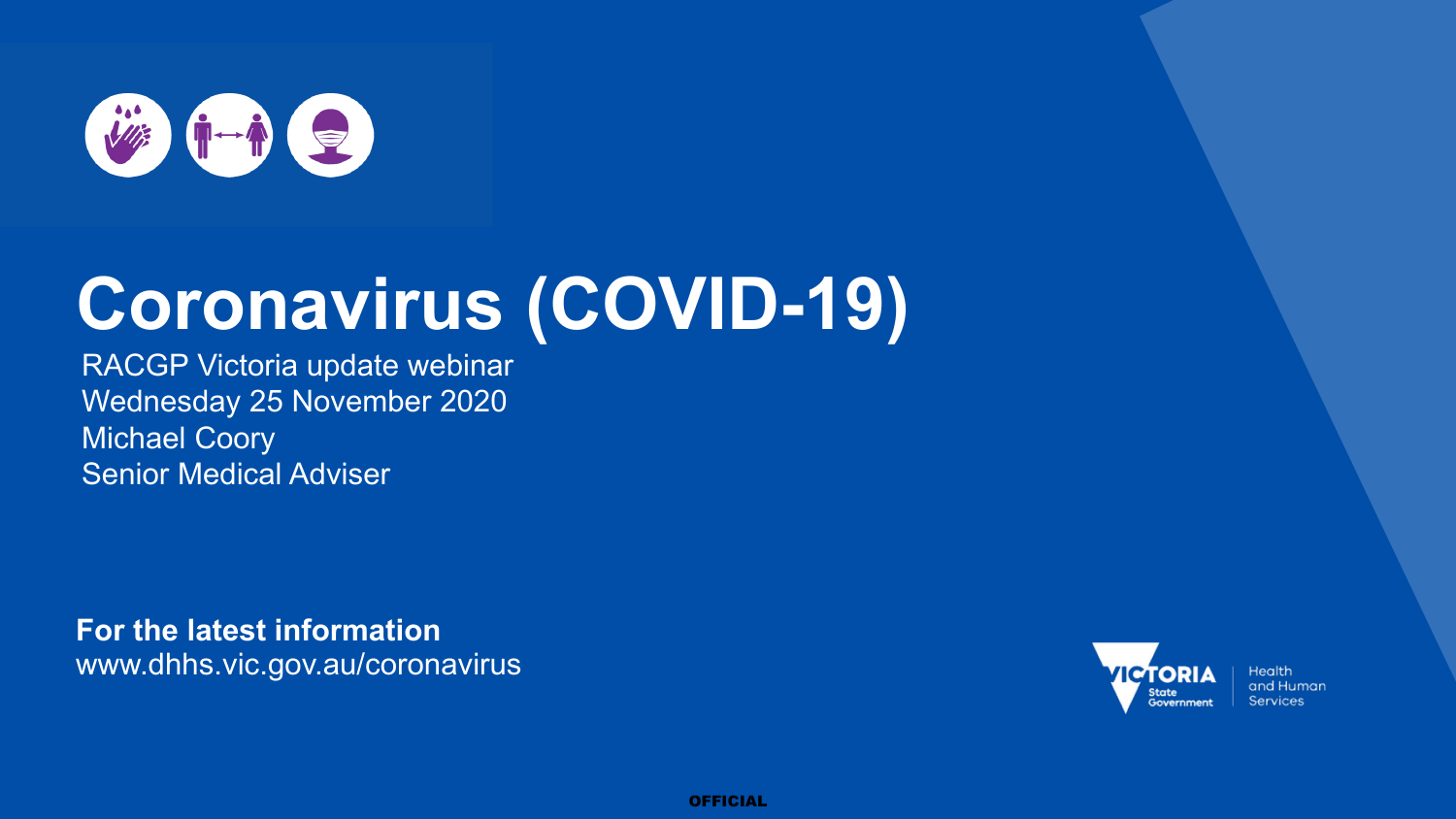### **Situation in Victoria**

### **Daily new cases in Victoria**

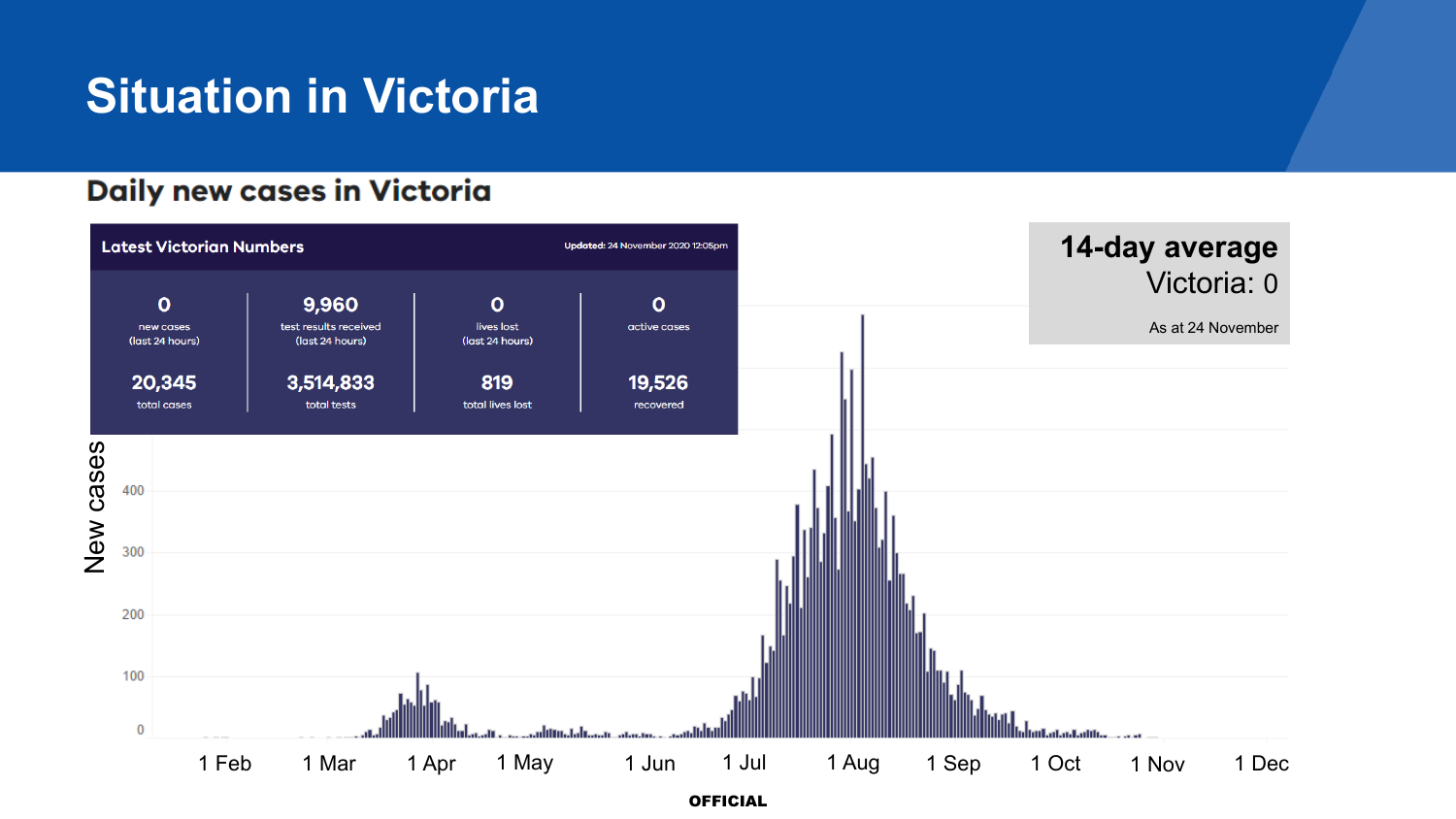### **Transmission of COVID-19**

#### **Mode of transmission**

As at 24 November

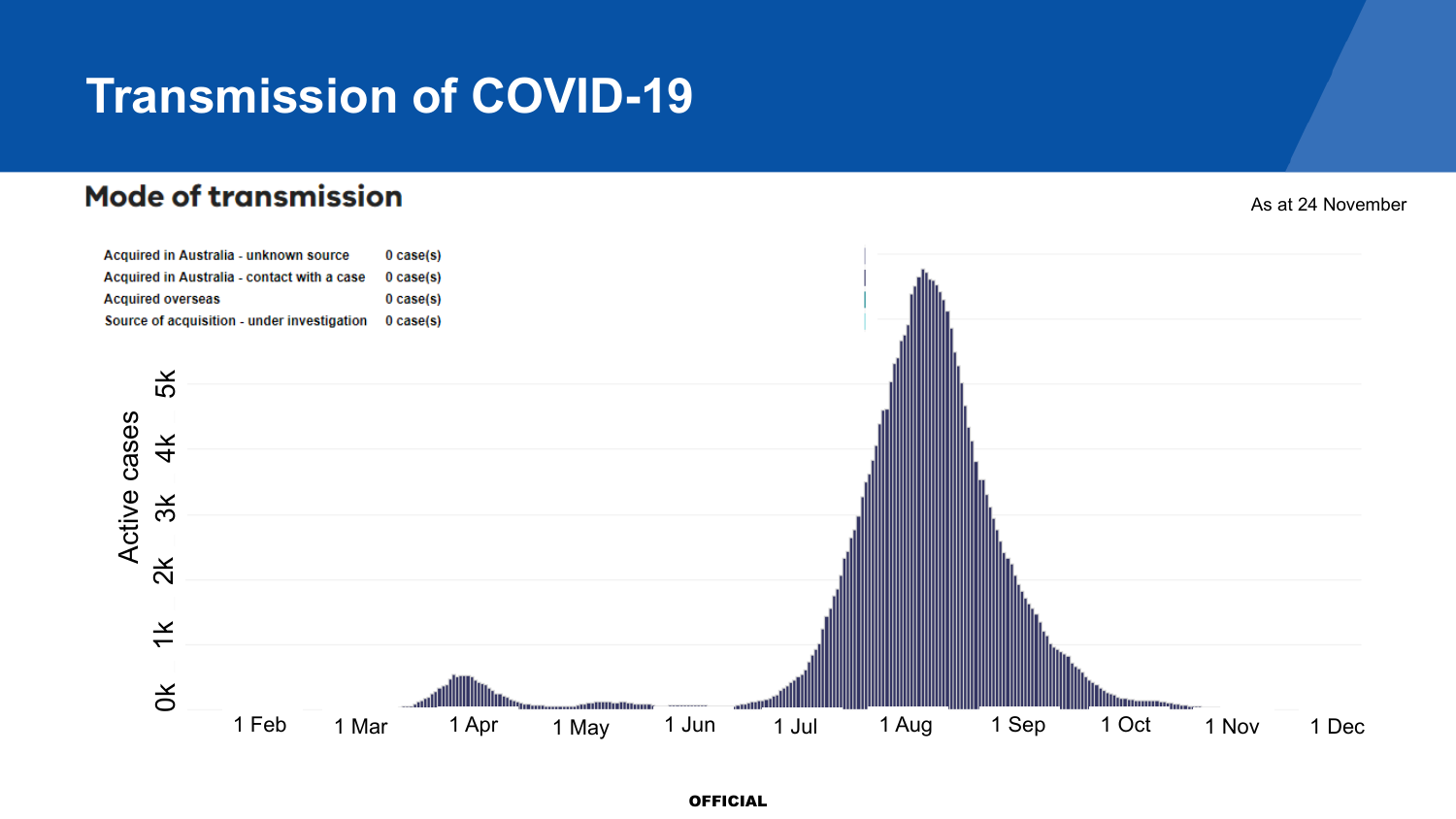

•Victoria's roadmap for reopening provides safe, steady and sustainable steps for our path out of restrictions and into COVID Normal

•As restrictions ease it is more important than ever that we act every day to keep ourselves and others safe. These actions below can help protect you from coronavirus (COVID-19).

•Last Step restrictions apply across Victoria as of 22nd November. The same restrictions apply in regional Victoria and metropolitan Melbourne.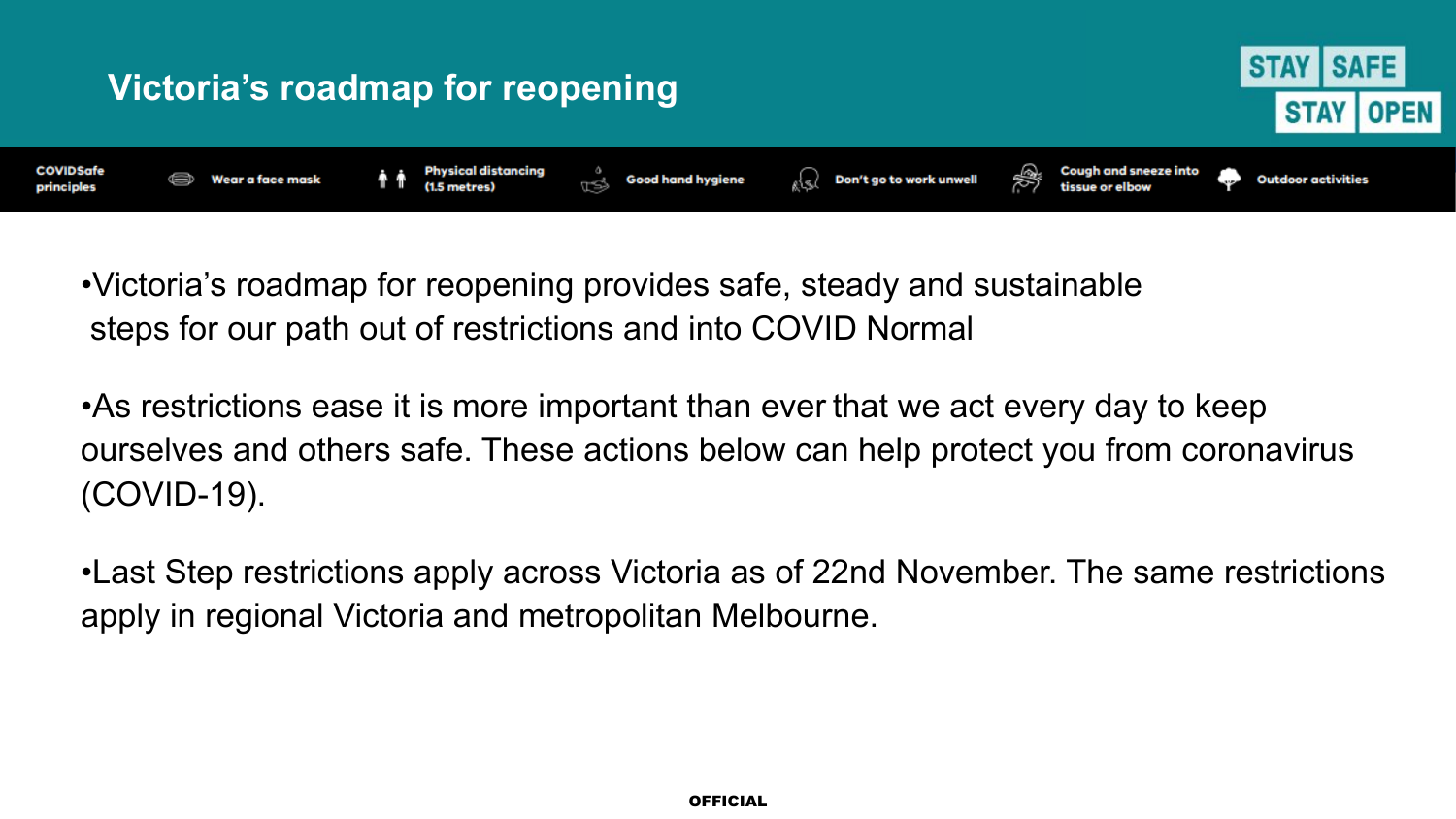There has been active collaboration between partner organisations including the RACGP to collate infection prevention and control resources and determine a list of recommended resources.

Self-assessment checklists – Safe work

[•Worksafe Victoria checklist](https://www.worksafe.vic.gov.au/managing-risk-exposure-coronavirus-covid-19-checklist-employers) [•Safe Work Australia Checklist -](https://www.safeworkaustralia.gov.au/sites/default/files/2020-06/COVID-19_Workplace-Checklist_12June2020.pdf) COVID-19

Infection prevention and control resources

[•RACGP infection prevention and control](https://www.racgp.org.au/running-a-practice/practice-standards/standards-for-other-health-care-settings/view-all-health-care-standards/infection-prevention-and-control) [•National COVID-19 Clinical Evidence Taskforce](https://covid19evidence.net.au/) [•Information for Victorian Health Services](https://www.dhhs.vic.gov.au/health-services-and-professionals-coronavirus-covid-19) [•Business Victoria COVID-safe workplace](https://www.business.vic.gov.au/coronavirus-covid-19/covid-safe-business/creating-a-covid-safe-workplace)

#### **Daily Attestations**

**It is recommended that primary care providers require all practice staff (clinical and non-clinical) to complete a daily attestation.**

**Staff should confirm that they are free from symptoms related to COVID-19 and have not had contact with a confirmed case of COVID-19 in the previous 14 days.**

- Daily attestation reminds staff to consider their health and reinforces that workers must not attend a provider's premises for work unless they are safe to do so.
- Ensures continuity of general practice operations including supporting the community to feel that it is safe to return to face-to-face care.
- Mitigates the potential implications of a COVID-19 confirmed case affiliated with the practice.
- Can be integrated into service processes for recording presence at the workplace.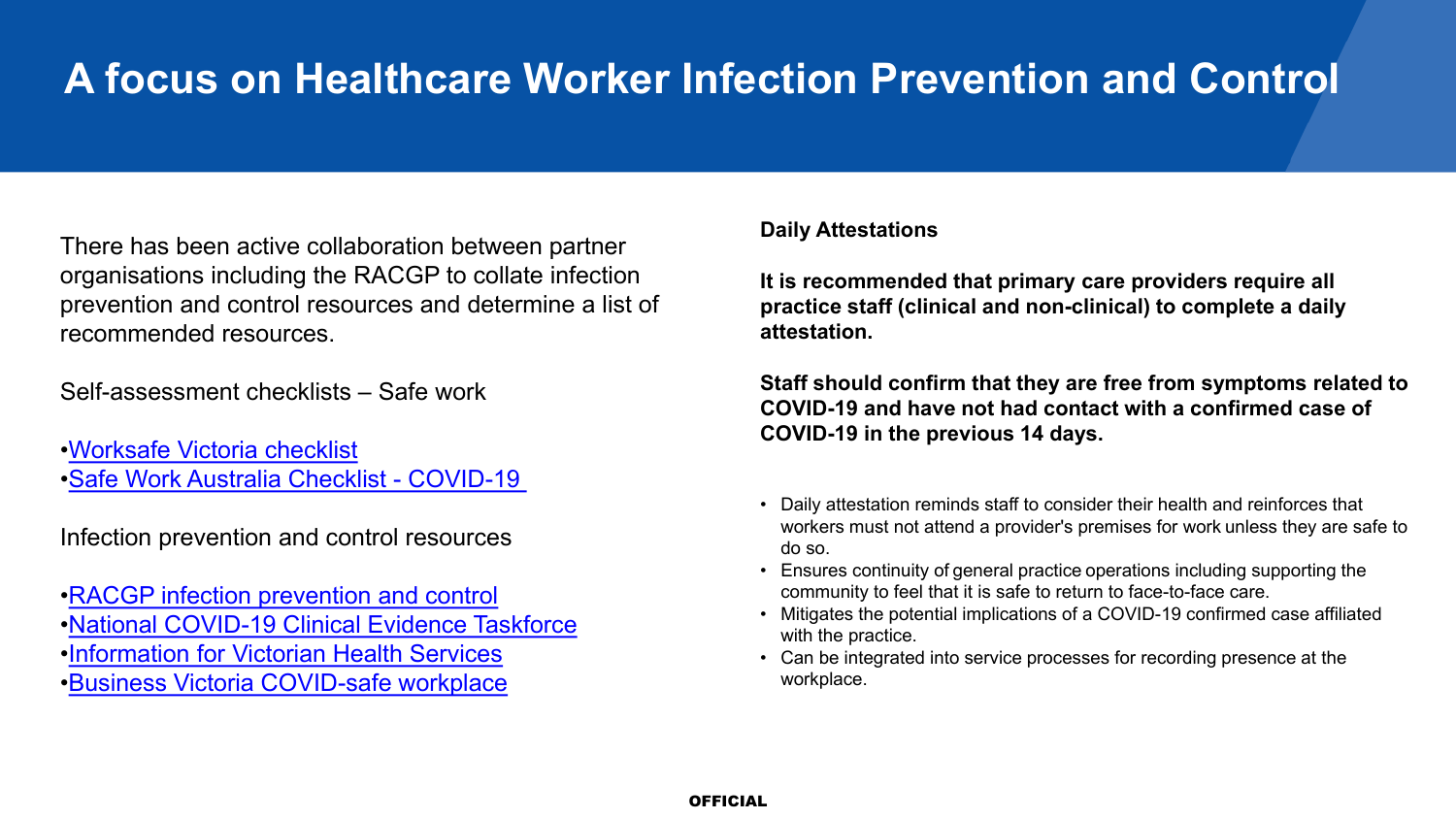## **Finding coronavirus (COVID-19)**

- Testing and contact tracing
	- For people who test positive isolation stops further transmission.
	- For close contacts quarantine stops transmission prior to symptoms starting.
	- People with infection are usually infectious **1 to 2 days before symptoms start**.
- Symptoms can start around **5 to 6 days** (up to 14 days) after infection.
- Delays can occur when seeking help and getting tested, at the lab, or in reporting.

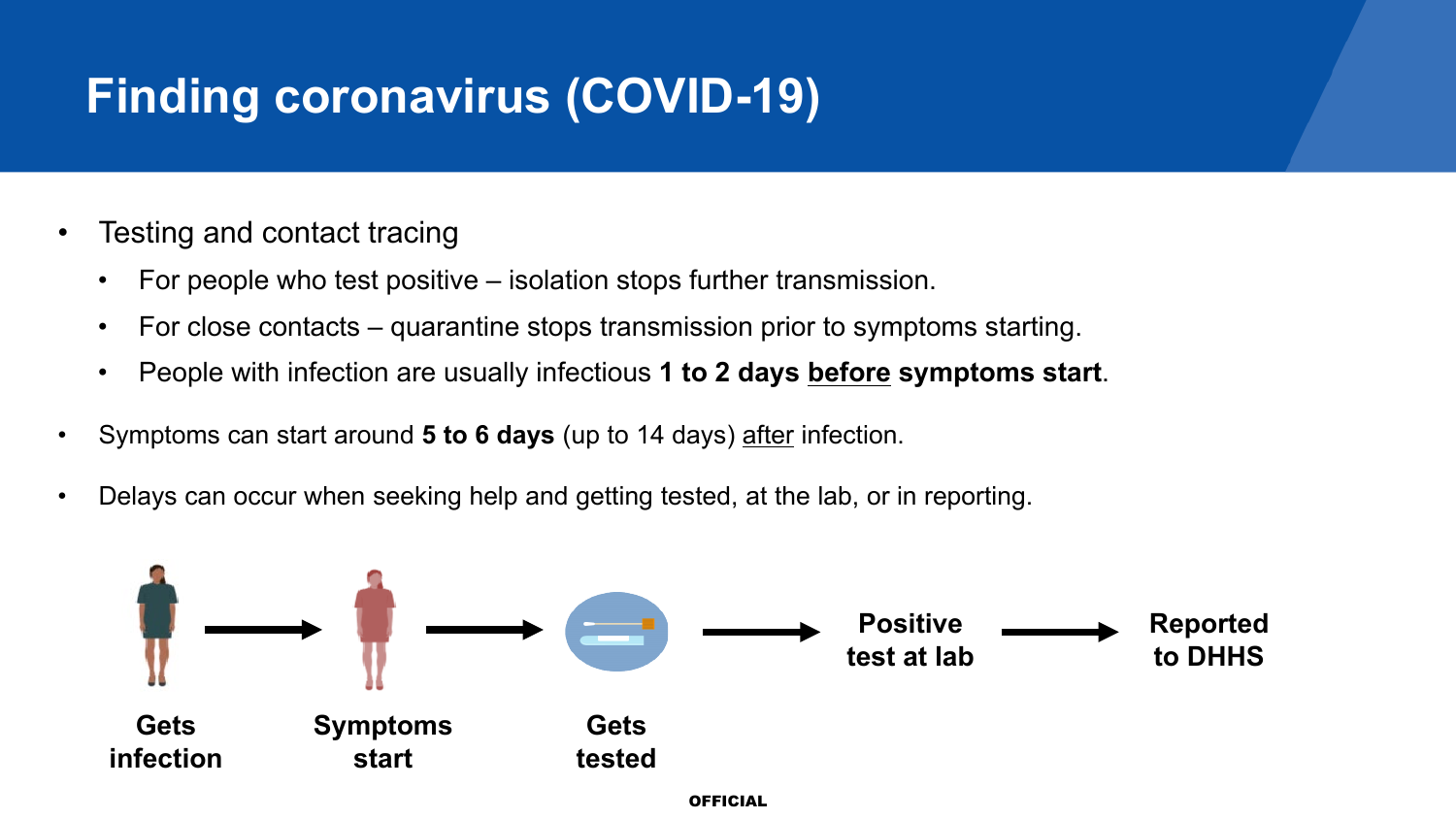

## **Coronavirus (COVID-19)**

RACGP Victoria update webinar Wednesday 25 November 2020 Nicholas Clark - Addiction Medicine Specialist, Melbourne Health Discussion + Questions

**For the latest information** www.dhhs.vic.gov.au/coronavirus



**Health** and Human **Services** 

OFFICIAL